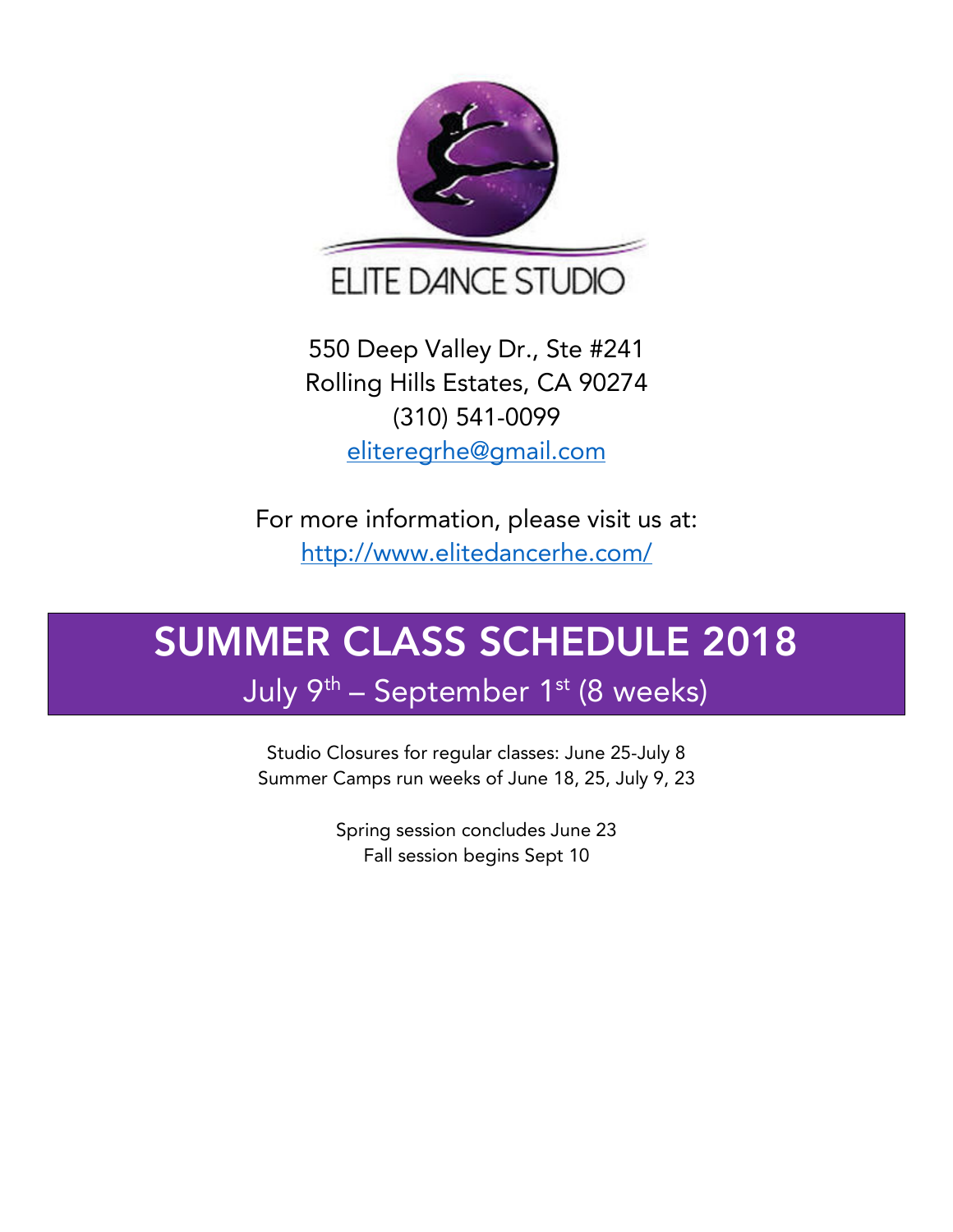### **MONDAY**

|             | <b>STUDIO A</b>                                                               | <b>STUDIO B</b>                                                       | <b>STUDIO C</b>                   | <b>STUDIO D</b>                                       | <b>STUDIO E</b> |
|-------------|-------------------------------------------------------------------------------|-----------------------------------------------------------------------|-----------------------------------|-------------------------------------------------------|-----------------|
| 3:30-4:00pm | Cheer/Hip-Hop/                                                                |                                                                       | <b>Ballet 1</b><br>(Ms. Breeonna) | <b>Primary Ballet</b><br>(Ms. Nikole)                 |                 |
| 4:00-4:30pm | Tumble<br>(Ms. Dyan/ Ms. Kaitlin)                                             | Ballet 3/4<br>(Ms. Lisa)                                              |                                   |                                                       |                 |
| 4:30-5:00pm | Jazz 2<br>(Ms. Kelly)                                                         |                                                                       | Technique 3<br>(Ms. Breeonna)     | Pre-Jazz<br>(Ms. Dyan/ Ms.<br>Kaitlin/ Ms.<br>Nikole) |                 |
| 5:00-5:30pm |                                                                               | <b>Beg. Ballet Pointe</b><br>(Ms. Lisa)                               |                                   |                                                       |                 |
| 5:30-6:00pm | Jazz Funk<br><b>Ages 8-12</b><br>(Ms. Kelly)<br>Adv. Jazz Funk<br>(Ms. Kelly) |                                                                       | <b>Ballet 2</b><br>(Ms. Breeonna) | Tap $2/3$<br>(Ms. Dyan)                               |                 |
| 6:00-6:30pm |                                                                               | <b>Teen Ballet</b><br>(Ms. Lisa)                                      |                                   |                                                       |                 |
| 6:30-7:00pm |                                                                               |                                                                       |                                   |                                                       |                 |
| 7:00-7:30pm |                                                                               |                                                                       |                                   |                                                       |                 |
| 7:30-8:00pm | Int./ Adv.<br>Contemporary<br>(Ms. Kelly)                                     | <b>Prep Dance Sampler</b><br>Ages $11+$<br>(Ms. Rie)<br>7:30pm-8:45pm |                                   |                                                       |                 |
| 8:00-8:30pm |                                                                               |                                                                       |                                   |                                                       |                 |
| 8:30-9:00pm |                                                                               |                                                                       |                                   |                                                       |                 |

### **TUESDAY**

|             | <b>STUDIO A</b>                           | <b>STUDIO B</b>                    | <b>STUDIO C</b>                                        | <b>STUDIO D</b>                                      | <b>STUDIO E</b>    |
|-------------|-------------------------------------------|------------------------------------|--------------------------------------------------------|------------------------------------------------------|--------------------|
| 3:30-4:00pm |                                           | Ballet 2/3<br>(Ms. Ruth)           | Ballet/Tap/Acro<br>Ages 5-7<br>(Ms. Dyan/ Ms. Kaitlin) |                                                      |                    |
| 4:00-4:30pm |                                           |                                    |                                                        |                                                      |                    |
| 4:30-5:00pm | Jazz 3                                    | <b>Ballet 3</b>                    | Lyrical 3/4<br>(Ms. Alyssa)                            | Jazz/ Hip-Hop<br>(Ms. Dyan/ Ms.<br>Kaitlin)          |                    |
| 5:00-5:30pm | (Ms. Breeonna)                            | (Ms. Ruth)                         |                                                        |                                                      |                    |
| 5:30-6:00pm | <b>Center Technique</b><br>(Ms. Breeonna) | <b>Ballet Pointe</b><br>(Ms. Ruth) | <b>Irish Dancing</b><br>Hip-Hop 2/3<br>(Ms. Alyssa)    | Beg./ Int.<br><b>Musical Theater</b><br>(Ms. Alyssa) | Irish Itty Bitty's |
| 6:00-6:30pm |                                           | <b>Ballet 3</b><br>(Ms. Ruth)      |                                                        |                                                      |                    |
| 6:30-7:00pm | <b>Across the Floor</b><br>(Ms. Breeonna) |                                    |                                                        |                                                      |                    |
| 7:00-7:30pm |                                           | Open Tricks & Turns<br>(Ms. Dyan)  |                                                        |                                                      |                    |
| 7:30-8:00pm | Contemporary 5<br>(Ms. Breeonna)          |                                    |                                                        |                                                      |                    |
| 8:00-8:30pm |                                           |                                    |                                                        |                                                      |                    |
| 8:30-9:00pm |                                           |                                    |                                                        |                                                      |                    |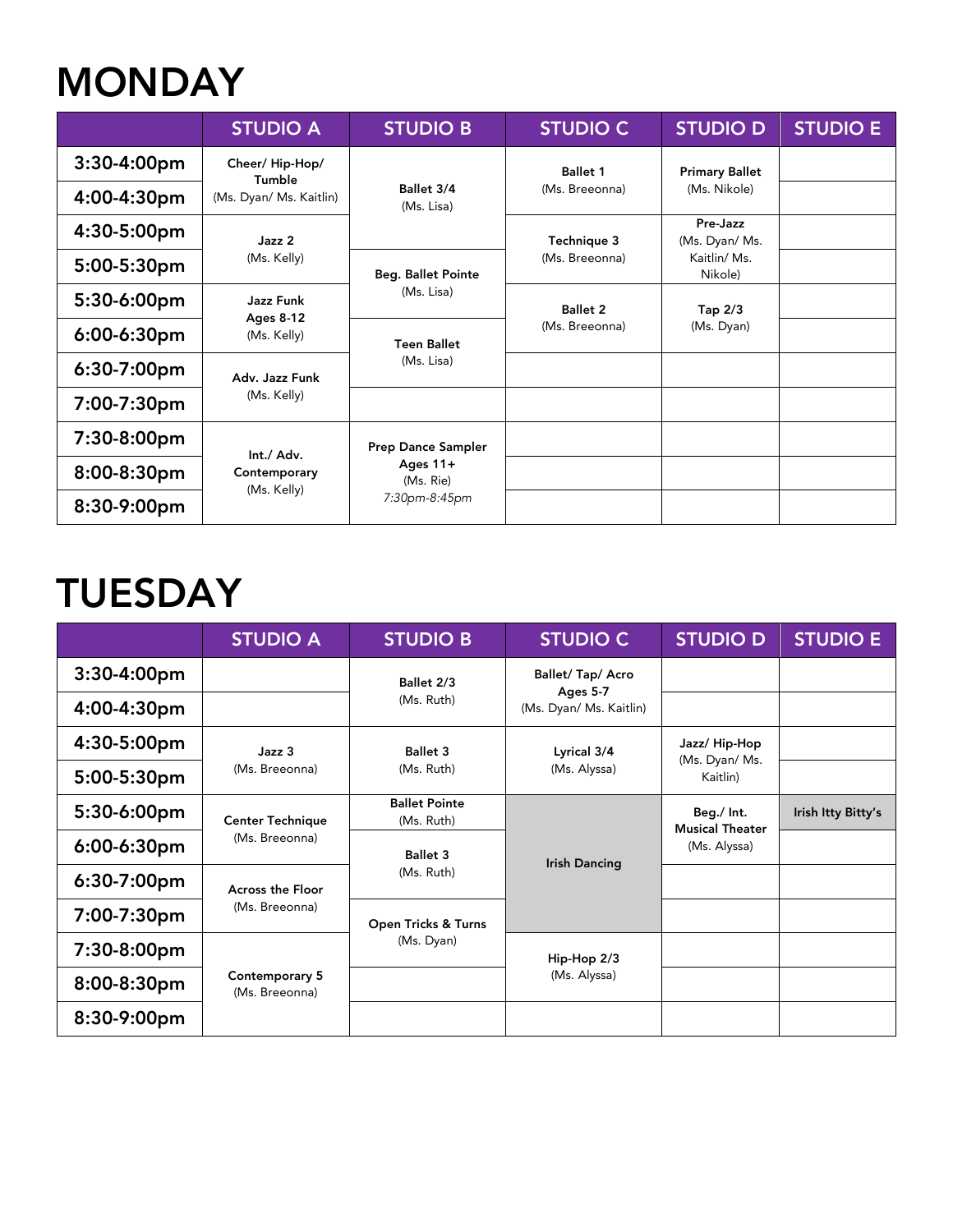### **WEDNESDAY**

|             | <b>STUDIO A</b>               | <b>STUDIO B</b>                         | <b>STUDIO C</b>                                                                   | <b>STUDIO D</b>                                                        | <b>STUDIO E</b> |
|-------------|-------------------------------|-----------------------------------------|-----------------------------------------------------------------------------------|------------------------------------------------------------------------|-----------------|
| 3:30-4:00pm | Beg. Tumble                   | Ballet 1/2<br>(Ms. Gaida)               | Ballet/ Tap/ Acro                                                                 |                                                                        |                 |
| 4:00-4:30pm | (Ms. Danyel)                  |                                         | Ages 3-5<br>(Ms. Dyan/ Ms. Kaitlin)                                               |                                                                        |                 |
| 4:30-5:00pm | Jazz/ Funk 2/3                | Ballet 4/5                              | Jazz $1/2$                                                                        | Tap $3/4$<br>(Ms. Dyan)                                                |                 |
| 5:00-5:30pm | (Mr. Andrew)                  | (Ms. Gaida)                             | (Ms. Danyel/ Ms. Kaitlin)                                                         |                                                                        |                 |
| 5:30-6:00pm | Beg./Int. Lyrical             | <b>Ballet Pointe</b><br>(Ms. Gaida)     | Hip-Hop 1/2<br>(Ms. Jessica/ Ms. Kaitlin)<br><b>Adult Hip-Hop</b><br>(Ms. Danyel) | Int./ Adv. Tap<br>(Ms. Michelle)<br><b>Adult Tap</b><br>(Ms. Michelle) |                 |
| 6:00-6:30pm | (Mr. Andrew)                  | <b>Ballet 3</b><br>(Ms. Gaida)          |                                                                                   |                                                                        |                 |
| 6:30-7:00pm | Jazz Funk 4/5<br>(Mr. Andrew) |                                         |                                                                                   |                                                                        |                 |
| 7:00-7:30pm |                               |                                         |                                                                                   |                                                                        |                 |
| 7:30-8:00pm | Lyrical 4/5<br>(Mr. Andrew)   | <b>Adult Jazz</b><br>(Ms. Dyan/ Danyel) |                                                                                   |                                                                        |                 |
| 8:00-8:30pm |                               |                                         |                                                                                   |                                                                        |                 |
| 8:30-9:00pm |                               |                                         |                                                                                   |                                                                        |                 |

# **THURSDAY**

|             | <b>STUDIO A</b>                 | <b>STUDIO B</b>                                | <b>STUDIO C</b>                    | <b>STUDIO D</b>                                | <b>STUDIO E</b> |
|-------------|---------------------------------|------------------------------------------------|------------------------------------|------------------------------------------------|-----------------|
| 3:30-4:00pm |                                 | Beg./ Int. Tumble                              | Hip-Hop 2/3                        | <b>Boys Hip-Hop</b><br>Ages 5-9<br>(Mr. Aaron) |                 |
| 4:00-4:30pm |                                 | (Ms. Kelly)                                    | (Ms. Jordan)                       |                                                |                 |
| 4:30-5:00pm | <b>Center Technique</b>         | Beg. Tricks & Turns                            | Lyrical/ Jazz                      | <b>Boys Hip-Hop</b>                            |                 |
| 5:00-5:30pm | (Ms. Breeonna)                  | (Ms. Kelly)                                    | <b>Ages 7-10</b><br>(Ms. Jordan)   | Ages 10+<br>(Mr. Aaron)                        |                 |
| 5:30-6:00pm | Jazz 4/5<br>(Ms. Kelly)         | Lyrical 2<br>(Ms. Breeonna)                    | Int./ Adv. Hip-Hop<br>(Ms. Kheira) | Teen/ Adult<br>Beg. Hip-Hop<br>(Mr. Aaron)     |                 |
| 6:00-6:30pm |                                 |                                                |                                    |                                                |                 |
| 6:30-7:00pm |                                 | Stretch & Strength<br>Ages $9+$<br>(Ms. Kelly) | <b>Elite Beats</b><br>(Ms. Kheira) |                                                |                 |
| 7:00-7:30pm | Technique 4/5<br>(Ms. Breeonna) |                                                |                                    |                                                |                 |
| 7:30-8:00pm |                                 | <b>Musical Theater</b><br>(Ms. Jordan)         |                                    |                                                |                 |
| 8:00-8:30pm |                                 |                                                |                                    |                                                |                 |
| 8:30-9:00pm |                                 |                                                |                                    |                                                |                 |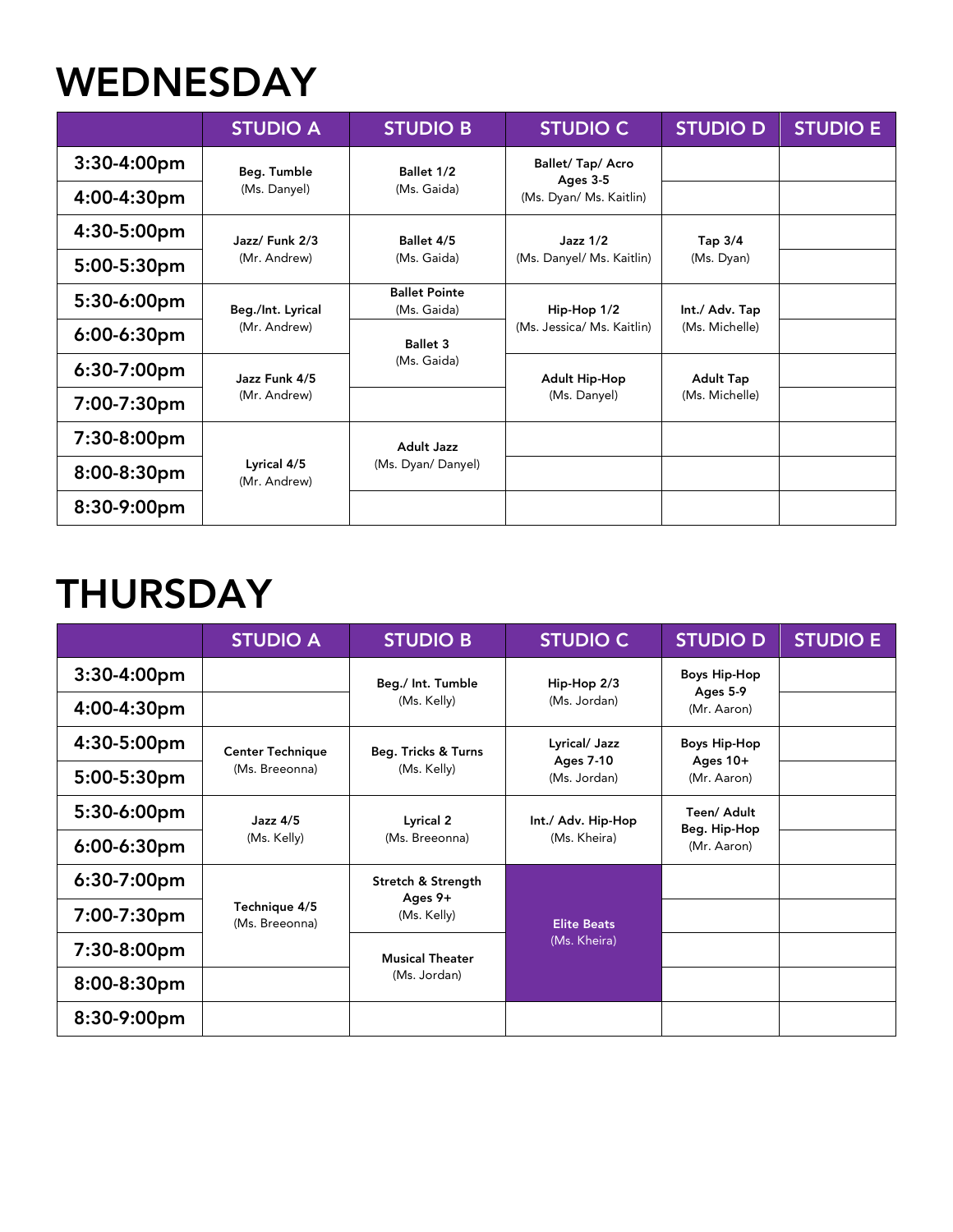#### FRIDAY

|             | <b>STUDIO A</b>                                               | <b>STUDIO B</b>                              | <b>STUDIO C</b>                       | <b>STUDIO D</b>            | <b>STUDIO E</b> |
|-------------|---------------------------------------------------------------|----------------------------------------------|---------------------------------------|----------------------------|-----------------|
| 3:30-4:00pm | Contemporary 2/3                                              | Adv. Hip-Hop<br>(Ms. Jordan/<br>Ms. Jessica) | Hip-Hop/ Tap/ Tumble                  | Int. Tap<br>(Ms. Michelle) |                 |
| 4:00-4:30pm | (Ms. Emily)                                                   |                                              | Ages 4-7<br>(Ms. Dyan/ Ms. Kaitlin)   |                            |                 |
| 4:30-5:00pm | Stretch &<br>Conditioning                                     | Int. Hip-Hop                                 | <b>Ballet/Tap</b><br><b>Ages 7-10</b> | Adv. Tap<br>(Ms. Michelle) |                 |
| 5:00-5:30pm | 3/4/5<br>(Ms. Emily)                                          | (Ms. Jordan/<br>Ms. Jessica)                 | (Ms. Dyan/ Ms. Kaitlin)               |                            |                 |
| 5:30-6:00pm | Technique 4/5<br>(Ms. Emily)<br>Contemporary 4<br>(Ms. Emily) | Beg. Tumble<br>(Mr. Miguel)                  |                                       |                            |                 |
| 6:00-6:30pm |                                                               |                                              |                                       |                            |                 |
| 6:30-7:00pm |                                                               |                                              |                                       |                            |                 |
| 7:00-7:30pm |                                                               | Teen Tumble<br>(Mr. Miguel)                  |                                       |                            |                 |
| 7:30-8:00pm |                                                               |                                              |                                       |                            |                 |
| 8:00-8:30pm |                                                               |                                              |                                       |                            |                 |
| 8:30-9:00pm |                                                               |                                              |                                       |                            |                 |

# **SATURDAY**

|                | <b>STUDIO A</b>                                | <b>STUDIO B</b>            | <b>STUDIO C</b>         | <b>STUDIO D</b> | <b>STUDIO E</b> |
|----------------|------------------------------------------------|----------------------------|-------------------------|-----------------|-----------------|
| 10:00-10:30am  | Int. Tricks & Turns                            | Int. Lyrical<br>(Mr. Tomo) | Hip-Hop 1/2             |                 |                 |
| 10:30-11:00am  | (Ms. Kelly)                                    |                            | (Ms. Dyan/ Ms. Kaitlin) |                 |                 |
| 11:00-11:30am  |                                                |                            | <b>Basic Turns</b>      |                 |                 |
| 11:30-12:00pm  | Int./ Adv. Tumble<br>(Ms. Kelly)               | Adv. Lyrical<br>(Mr. Tomo) | (Ms. Dyan/ Ms. Kaitlin) |                 |                 |
| 12:00-12:30pm  |                                                |                            | <b>Teen Tap</b>         |                 |                 |
| 12:30-1:00pm   | Adv. Technique/<br>Progressions<br>(Ms. Kelly) |                            | (Ms. Dyan/ Ms. Kaitlin) |                 |                 |
| 1:00-1:30pm    |                                                |                            |                         |                 |                 |
| 1:30-2:00pm    |                                                |                            |                         |                 |                 |
| 2:00-2:30pm    |                                                |                            |                         |                 |                 |
| 2:30-3:00pm    |                                                |                            |                         |                 |                 |
| $3:00-3:30$ pm |                                                |                            |                         |                 |                 |
| 3:30-4:00pm    |                                                |                            |                         |                 |                 |
| 4:00-4:30pm    |                                                |                            |                         |                 |                 |
| 4:30-5:00pm    |                                                |                            |                         |                 |                 |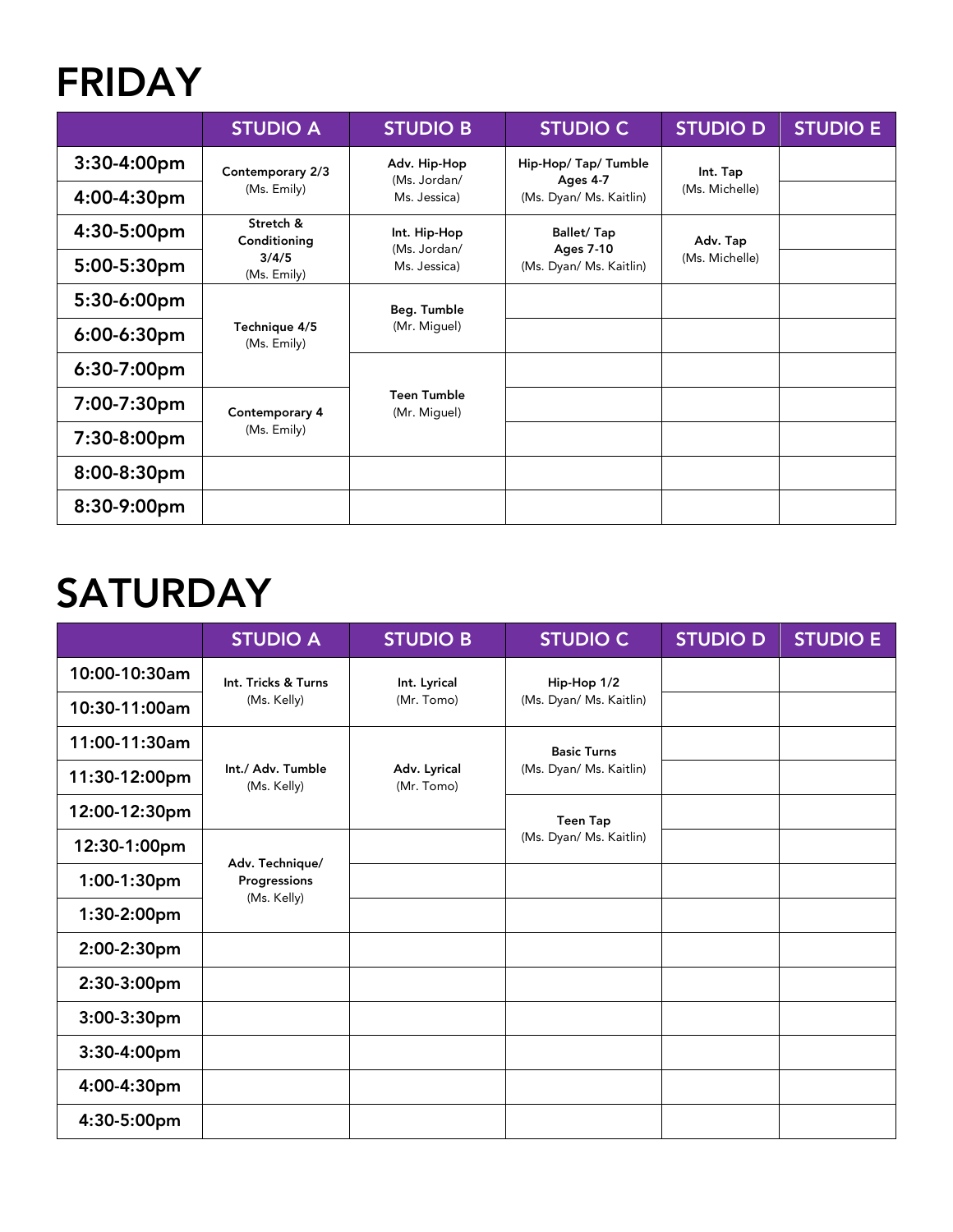

# DANCE CLASS LEVELS

| LEVEL 1           | This level is recommended for dancers age 5-7 as well as Elite Petite members in this age category.               |
|-------------------|-------------------------------------------------------------------------------------------------------------------|
| LEVEL 2           | This level is recommended for dancers age 7-9 as well as Elite Petite members in this age category.               |
| LEVEL 3           | This level is recommended for dancers age 10-12 as well as Elite Pre-Compete and Elite Compete<br>Junior members. |
| <b>LEVEL 4</b>    | This level is recommended for dancers at 12+ as well as Elite Compete Teens.                                      |
| LEVEL 5           | This level is for advanced teens and are invitation-only classes.                                                 |
| <b>TEEN LEVEL</b> | This level is recommended for dancers age 13+. These classes are open to teens of all experience<br>levels.       |

# TUMBLE CLASS LEVELS

| <b>BEGINNER</b>     | This level is open to any student working on handstands, forward/ backward rolls, backbends,      |
|---------------------|---------------------------------------------------------------------------------------------------|
|                     | kick-overs, cartwheels and round-offs.                                                            |
| <b>INTERMEDIATE</b> | This level is open to any student that can perform all skills listed in the Beginner Level and is |
|                     | working on front walkovers, back walkovers, dive cartwheels and preparing for aerials.            |
| <b>ADVANCED</b>     | This level is open to any student that can perform all skills listed in the Beginner and          |
|                     | Intermediate Levels and is working on back handsprings, back tucks and advanced acro tricks.      |